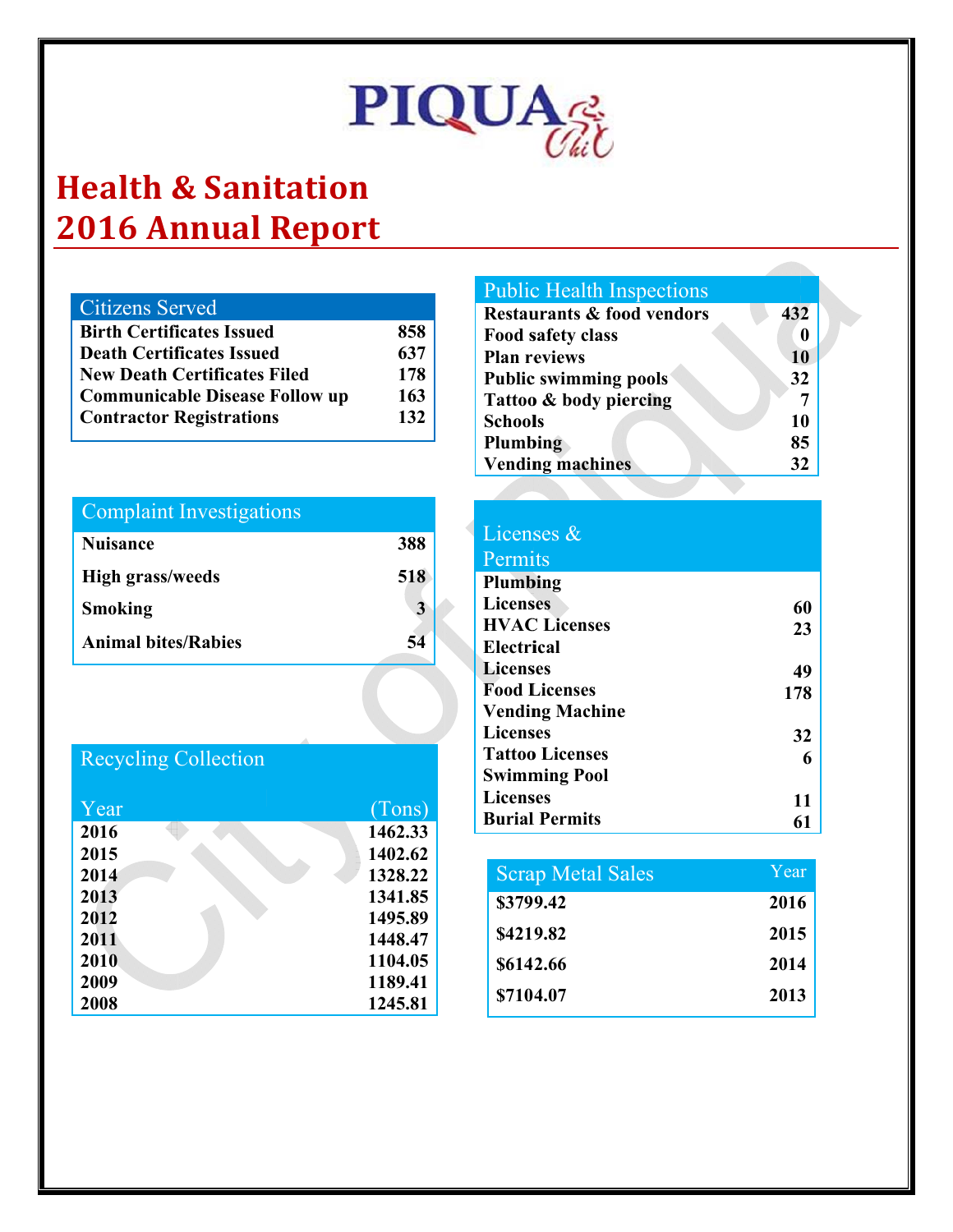|      | Refuse     |
|------|------------|
|      | Collection |
| Year | (Tons)     |
| 2016 | 7623.10    |
| 2015 | 7734.64    |
| 2014 | 7684.48    |
| 2013 | 7576.24    |
| 2012 | 7534.93    |
| 2011 | 7750.55    |
| 2010 | 7607.99    |
| 2009 | 7781.48    |
| 2008 | 8483.62    |
|      |            |

| <b>Yard Waste Diversion</b> |               |
|-----------------------------|---------------|
| Year                        | (Cubic Yards) |
| 2016                        | 2213          |
| 2015                        | 1291          |
| 2014                        | 1624          |
| 2013                        | 2360          |
| 2012                        | 7478          |
| 2011                        | 5935          |
| 2010                        | 5560          |
| 2009                        | 4786          |
| 2008                        | 8753          |



In 2016, the Wednesday collection route recycled the most materials, while the Tuesday route collected the least.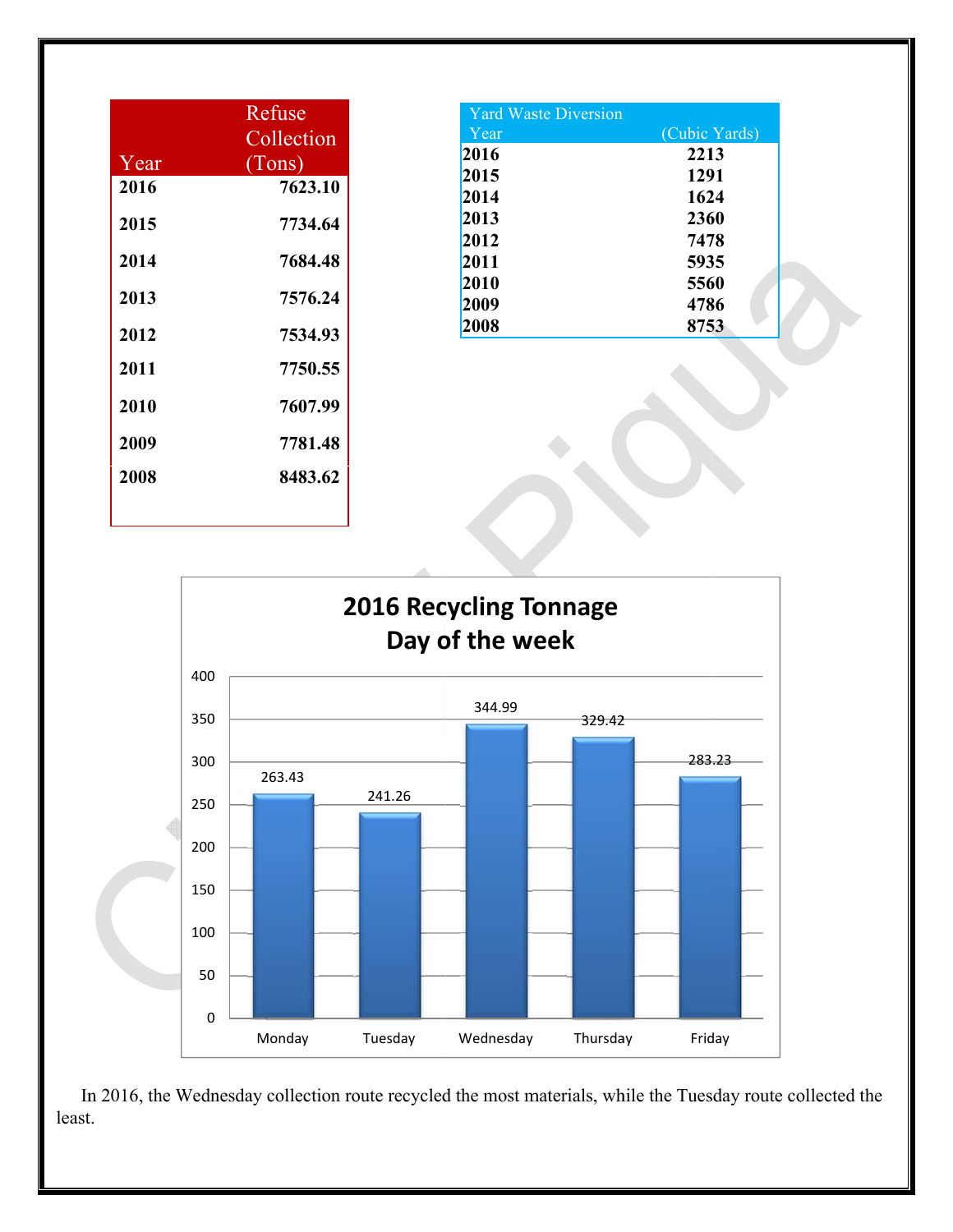

In 2016, the most recycling was collected during the month of December, while the least was collected during February.

# **2016 Highlights**

- + Received a grant from the American Academy of Pediatrics, Ohio Chapter for bicycle helmets. Helmets were distributed to children throughout 2016.
- $\ddot{\phantom{2}}$  Coordinated the annual community clean-up day in May where 49 volunteers helped to clean up the city by collecting trash and litter, sprucing up the downtown, and planting flowers.
- $\ddot{\phantom{2}}$  Expanded the Recycling Cart Program by providing an option to use 32 gallon carts in addition to the 64 gallon carts.
- $\perp$  Continued efforts to educate citizens on the importance of recycling, including providing two flyers in the customer utility bills.
- $\perp$  Began utilizing Twitter (@PiquaHealthSan  $\triangleright$ ) to communicate information.
- $\ddag$  Participated in the Safe Communities Coalition to educate citizens regarding the prevention of deaths and injuries caused by traffic crashes.
- $\overline{\phantom{a}}$  Staff attended Ethics Training as provided by Law Director Stacy Wall.
- ↓ Retirement—Mary Jo Koenig, Public Health Nurse, retired after working in Piqua for 9 years through a contract with Miami County.